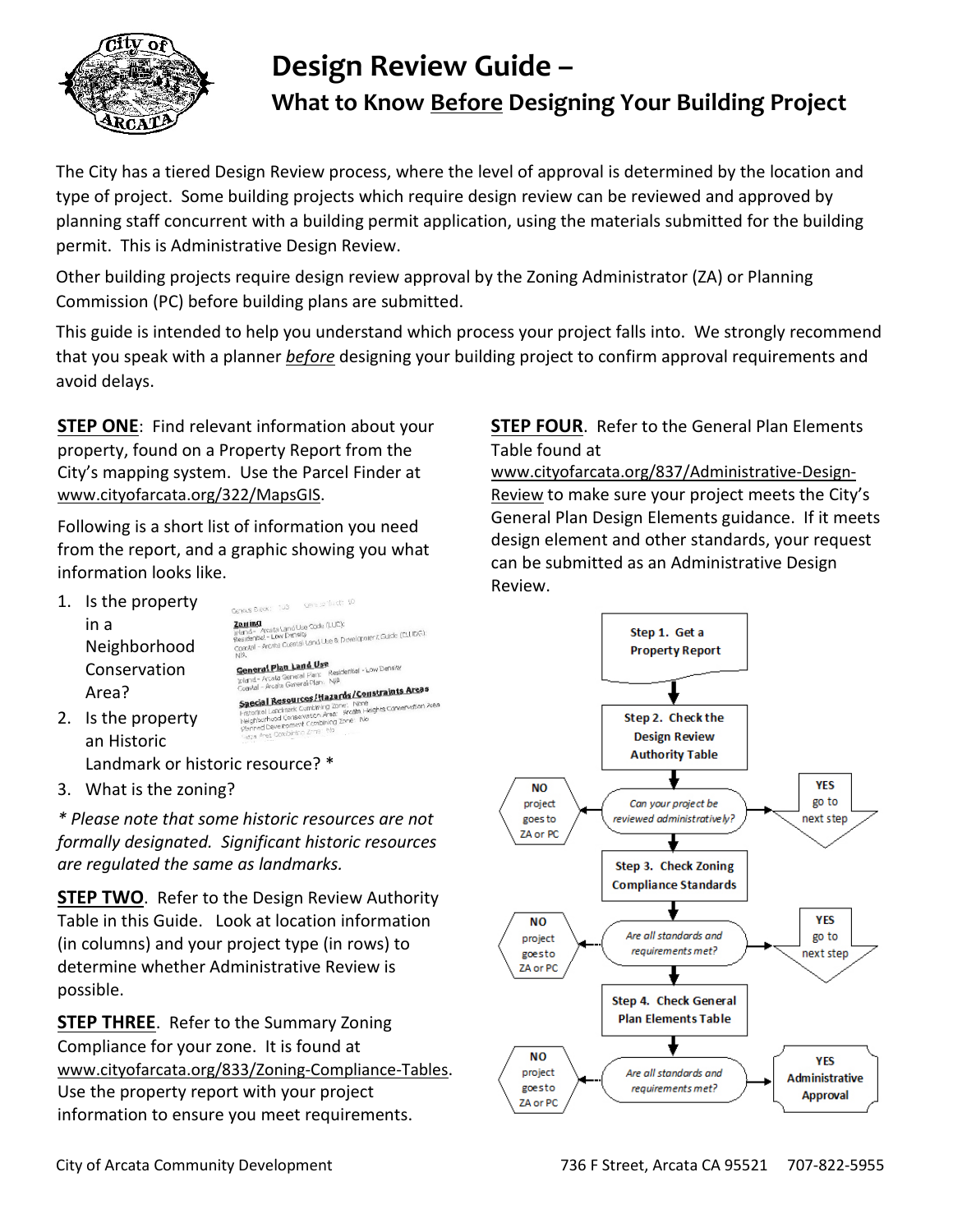

Approval authority for Design Review projects is determined by the **location** of the property (see your Property Report) and the **type of work**.

Use the table below to see if your project qualifies for administrative approval. Note that any Design Review project not specifically listed below may also be reviewed administratively.

| <b>Location Code</b> | Locations                                                                       |
|----------------------|---------------------------------------------------------------------------------|
| <b>PA</b>            | Plaza Area Historic District (Arcata Plaza)                                     |
| CC.                  | Downtown Central Commercial District (includes the Central Conservation Area)   |
| <b>NCA</b>           | Neighborhood Conservation Areas (Bayview, Arcata Heights, Central Conservation) |
| <b>CM</b>            | Commercial – Mixed Use                                                          |
| <b>CW</b>            | City-Wide (all areas outside Districts and Neighborhood Conservation Areas)     |

|--|

- **A** Administrative
- **ZA** Zoning Administrator
- **PC** Planning Commission
- **―**  Exempt from Design Review

# **Design Review Authority Table**

## **EXISTING STRUCTURES – Rehabilitation, Repair, Alterations (not historic landmarks)**

|                                                                    | PA        | CC | <b>NCA</b> | <b>CM</b> | <b>CW</b> | <b>Specific Use Regs</b> |
|--------------------------------------------------------------------|-----------|----|------------|-----------|-----------|--------------------------|
| 1:1 In-Kind Replacement                                            | А         | A  | A          | A         | A         |                          |
| Commercial & Industrial - less than 2,500 SF                       | РC        | A  | A          | А         | A         |                          |
| Commercial & Industrial - over 2,500 SF                            | PC        | PC | ZΑ         | A         | А         |                          |
| <b>Storefront of Street Front Alterations</b>                      | <b>PC</b> | А  | А          | A         | А         |                          |
| Single Family Residential - less than 1,000 SF                     | <b>PC</b> | А  | A          |           |           |                          |
| Single Family Residential - over 1,000 SF                          | <b>PC</b> | PC | ZΑ         | Α         |           |                          |
| Multi-Family Residential - Alterations, Minor Accessory Structures | РC        | А  | А          | А         | А         | 9.30, 9.42               |

## **NEW CONSTRUCTION – New Structures, Additions (not historic landmarks)**

|                                                                      | PA        | <b>CC</b> | <b>NCA</b> | <b>CM</b> | <b>CW</b> | <b>Specific Use Regs</b> |
|----------------------------------------------------------------------|-----------|-----------|------------|-----------|-----------|--------------------------|
| Commercial & Industrial - less than 2,500 SF, Incidental Structures  | PC        | А         | А          | А         | А         |                          |
| Commercial & Industrial - 2,500 SF to 10,000 SF                      | PC        | ZΑ        | ZΑ         | А         | А         | 9.30, 9.42               |
| Commercial & Industrial - over 10,000 SF                             | <b>PC</b> | PC        | PC         | ZΑ        | ZA        |                          |
| Single Family Residential - less than 1,000 SF                       | <b>PC</b> | ZΑ        | ZΑ         | A         |           | 9.30, 9.42               |
| Single Family Residential - over 1,000 SF                            | <b>PC</b> | <b>PC</b> | <b>PC</b>  | A         | Α         |                          |
| Multi-Family Residential - the greater of up to 8 units or 10,000 SF | PC        | <b>PC</b> | PC         | ZΑ        | ZΑ        | 9.30, 9.42               |
| Multi-Family Residential - 10,000 SF                                 | <b>PC</b> | PC        | РC         | PC.       | ZΑ        |                          |

#### **City of Arcata Community Development Department – Planning** 736 F Street, Arcata CA 95521 707‐822‐5955